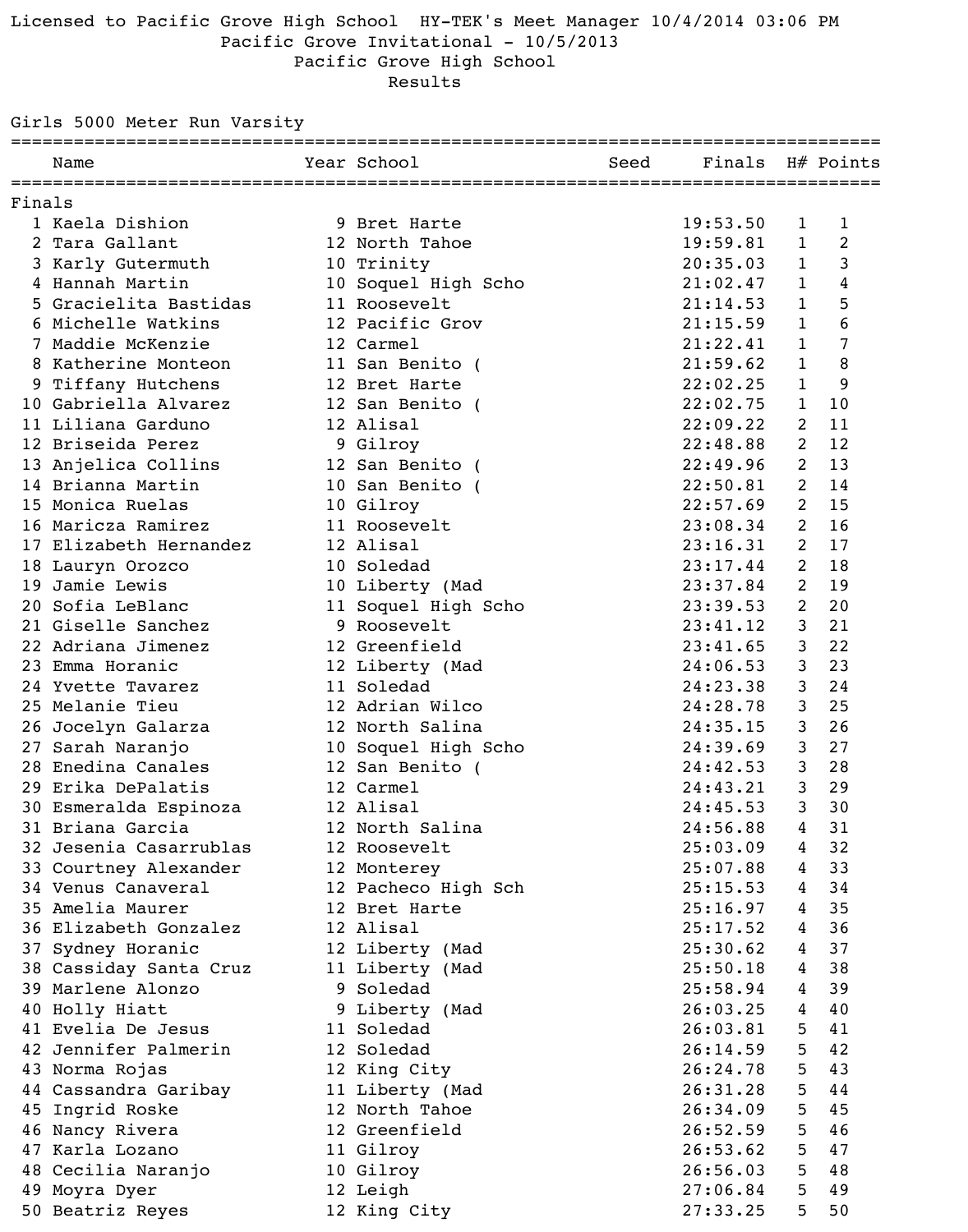| 51 11 Meissner     | 11 Soquel High Scho | 27:55.66 |                 | 6 51 |
|--------------------|---------------------|----------|-----------------|------|
| 52 Angelica Garcia | 12 Roosevelt        | 27:56.97 | 6               | 52   |
| 53 Rosa Rodriquez  | 12 Gilroy           | 28:04.84 | 6               | 53   |
| 54 Itzi Goana      | 10 Soquel High Scho | 28:26.50 | 6               | - 54 |
| 55 Gabriela Zarate | 11 Soledad          | 28:27.37 | 6               | 55   |
| 56 Maria Trujillo  | 12 Gilroy           | 28:52.94 | $6\overline{6}$ | 56   |
| 57 Andrea Romero   | 12 North Salina     | 28:53.59 |                 | 6 57 |
| 58 Arilene Rios    | 9 Soledad           | 29:32.31 |                 | 6 58 |
| 59 Kate Krpan      | 12 Bret Harte       | 29:52.69 | 6               | 59   |
| 60 Destiny Diaz    | 12 Pacheco High Sch | 30:12.66 | 6               | 60   |
| 61 Vanessa Chavez  | 10 Liberty (Mad     | 30:45.59 | 7 <sup>7</sup>  | 61   |
| 62 Avery Anderson  | 12 Bret Harte       | 31:01.81 | 7 <sup>7</sup>  | 62   |
| 63 Vanessa Aquilar | 12 North Salina     | 32:05.91 | 7               | 63   |

## Girls 5000 Meter Run Sophomore

|    | Name                  | Year School     | Seed | Finals H# Points |                |                |
|----|-----------------------|-----------------|------|------------------|----------------|----------------|
|    | 1 Christina Hashimoto | 10 Pacific Grov |      | 21:24.34         | $\mathbf{1}$   | 1              |
|    | 2 Ouinn Lehmkuhl      | 10 North Tahoe  |      | 21:33.44         | $\mathbf{1}$   | $\overline{2}$ |
|    | 3 Meera Santhanam     | 10 Nueva School |      | 22:14.25         | $\mathbf{1}$   | 3              |
|    | 4 Jennifer Ayala      | 10 North Salina |      | 22:22.44         | $\mathbf{1}$   | $\overline{4}$ |
|    | 5 Audrey Bennett      | 10 Santa Catali |      | 22:27.84         | $\mathbf{1}$   | 5              |
|    | 6 Evelyn Meza         | 10 Greenfield   |      | 23:14.62         | $\mathbf{1}$   | 6              |
|    | 7 Lexi Rohrer         | 10 Pacific Grov |      | 23:37.72         | $\mathbf{1}$   | 7              |
|    | 8 Sandy Garcia        | 10 King City    |      | 24:04.03         | $\mathbf{1}$   | 8              |
|    | 9 Nina Arias          | 10 North Salina |      | 24:18.50         | $\mathbf{1}$   | 9              |
|    | 10 Alyssa Schaffer    | 10 Bret Harte   |      | 24:19.12         | $\mathbf{1}$   | 10             |
|    | 11 Alondra Rodriguez  | 10 Alisal       |      | 24:27.22         | 2              | 11             |
|    | 12 Jordan Yoder       | 10 Leigh        |      | 24:40.28         | 2              | 12             |
|    | 13 Kylie Koestner     | 10 Pacific Grov |      | 24:47.66         | 2              | 13             |
|    | 14 Celeste Castro     | 10 Greenfield   |      | 25:19.22         | 2              | 14             |
|    | 15 Noemi Amezcua      | 10 King City    |      | 25:43.59         | 2              | 15             |
|    | 16 Mindy Morgan       | 10 Carmel       |      | 25:51.41         | 2              | 16             |
|    | 17 Greta Nilsen       | 10 Bret Harte   |      | 25:55.34         | 2              | 17             |
|    | 18 Fia Tautolo        | 10 Monterey     |      | 25:55.87         | 2              | 18             |
|    | 19 Maritza Molina     | 10 Los Banos    |      | 26:05.75         | 2              | 19             |
|    | 20 Hannah Zuklie      | 10 Nueva School |      | 26:14.81         | 2              | 20             |
|    | 21 Sarahi Terrones    | 10 Bret Harte   |      | 26:22.03         | 3              | 21             |
|    | 22 Citlally Sotelo    | 10 North Salina |      | 26:26.06         | 3              | 22             |
|    | 23 Charlotte Wade     | 10 Santa Catali |      | 26:50.09         | 3              | 23             |
|    | 24 Freda Lababidi     | 10 Marina       |      | 26:58.72         | 3              | 24             |
|    | 25 April Johnson      | 10 Bret Harte   |      | 27:04.66         | 3              | 25             |
|    | 26 Monica Sanchez     | 10 Alisal       |      | 27:06.00         | 3              | 26             |
| 27 | Torrie Goldstone      | 10 North Tahoe  |      | 27:20.69         | 3              | 27             |
|    | 28 Eliset Porras      | 10 Roosevelt    |      | 27:24.59         | 3              | 28             |
|    | 29 Alexis Garcia      | 10 Alisal       |      | 27:36.03         | 3              | 29             |
|    | 30 Tori Knapp         | 10 Nueva School |      | 27:36.72         | 3              | 30             |
|    | 31 Lilybeth Chavez    | 10 Everett Alva |      | 27:48.28         | $\overline{4}$ | 31             |
|    | 32 Elissa Gonzales    | 10 North Salina |      | 28:42.00         | $\overline{4}$ | 32             |
|    | 33 Joanna Cuevas      | 10 Alisal       |      | 30:02.22         | $\overline{4}$ | 33             |
|    | 34 Yosselin Cuevas    | 10 King City    |      | 30:21.09         | $\overline{4}$ | 34             |
|    | 35 Veronica Ramirez   | 10 Greenfield   |      | 31:00.41         | $\overline{4}$ | 35             |
|    | 36 Maria Luis         | 10 Alisal       |      | 31:27.28         | $\overline{4}$ | 36             |
|    | 37 Brenda Garcia      | 10 Alisal       |      | 31:47.25         | $\overline{4}$ | 37             |
|    | 38 Evelyn Lopez       | 9 King City     |      | 34:07.97         | $\overline{4}$ | 38             |
|    | 39 Lexie Cuslidge     | 10 Bret Harte   |      | 34:57.44         | $\overline{4}$ | 39             |
|    | 40 Brenda Monroy      | 10 Alisal       |      | 35:07.25         | $\overline{4}$ | 40             |
|    | 41 Angela Zamudio     | 10 Alisal       |      | 36:26.74         | 5              | 41             |
|    | 42 Alondra Velasco    | 10 Roosevelt    |      | 44:27.30         | 5              | 42             |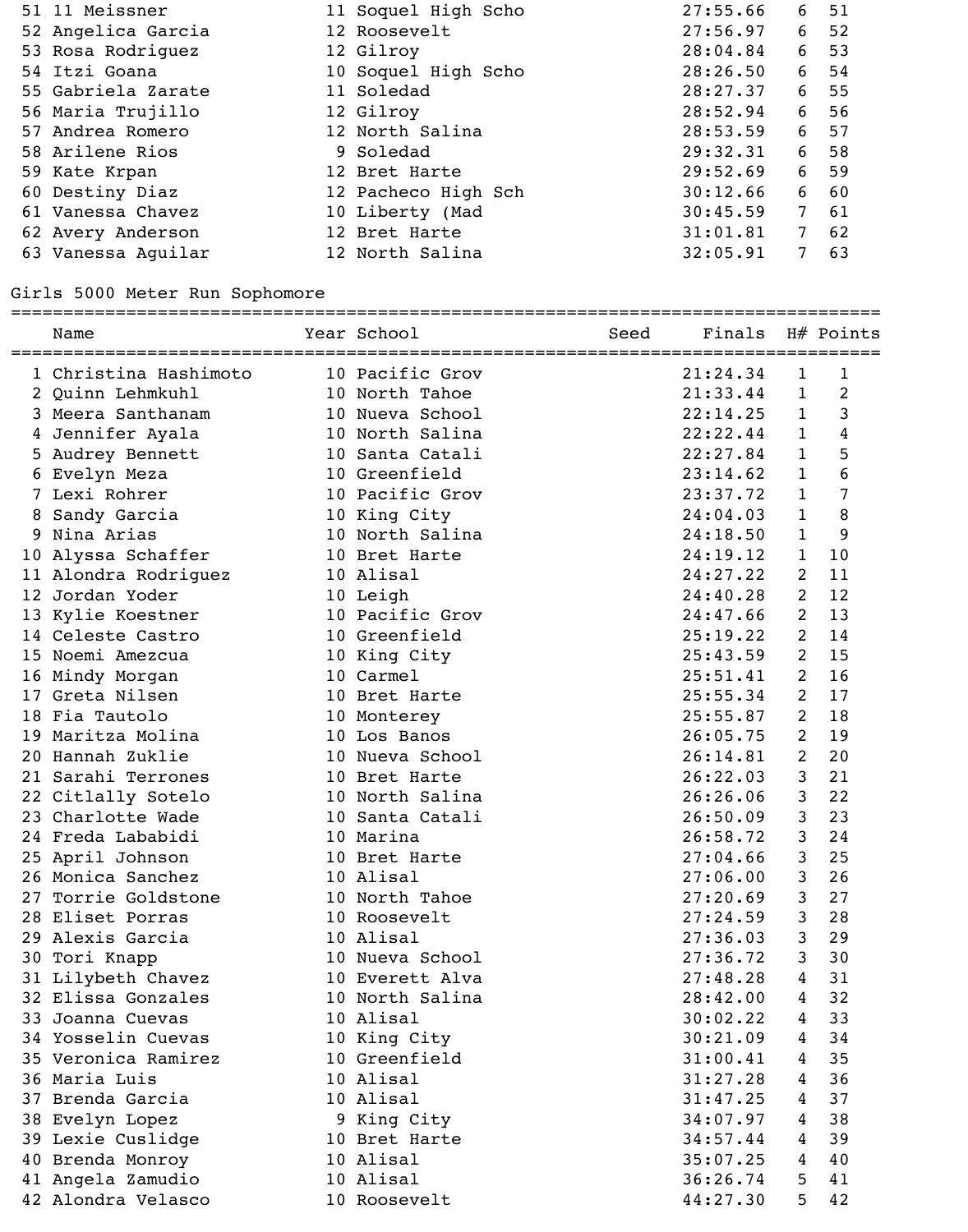Girls 5000 Meter Run Junior

| Name                  | Year School         | Seed | Finals H# Points |              |                |
|-----------------------|---------------------|------|------------------|--------------|----------------|
| 1 Jocelyn Sosa        | 11 Greenfield       |      | 20:02.88         | $\mathbf 1$  | 1              |
| 2 Sophia Tallarigo    | 11 North Tahoe      |      | 21:58.81         | $\mathbf{1}$ | $\overline{2}$ |
| 3 Kimmy Villegas      | 11 Santa Catali     |      | 22:02.41         | $\mathbf{1}$ | 3              |
| 4 Kaya Williams       | 11 North Tahoe      |      | 22:16.25         | $\mathbf{1}$ | 4              |
| 5 Tanya Campos        | 11 Greenfield       |      | 22:17.47         | $\mathbf{1}$ | 5              |
| 6 Jeanette Cruz       | 11 King City        |      | 22:22.15         | $\mathbf{1}$ | 6              |
| 7 Melanie Nelson      | 11 Bret Harte       |      | 23:02.78         | $\mathbf{1}$ | 7              |
| 8 Olivia Santos       | 11 Monterey         |      | 23:10.06         | $\mathbf{1}$ | 8              |
| 9 Kylie Almazan       | 11 North Salina     |      | 23:25.59         | $\mathbf{1}$ | 9              |
| 10 Brittani Garrison  | 11 Adrian Wilco     |      | 23:30.34         | $\mathbf{1}$ | 10             |
| 11 Kaelene Jensen     | 11 Pacific Grov     |      | 23:34.15         | 2            | 11             |
| 12 Daisy Perez        | 11 Everett Alva     |      | 23:55.47         | 2            | 12             |
| 13 Nicole Martinez    | 11 North Salina     |      | 24:48.15         | 2            | 13             |
| 14 Gisselle Cortez    | 11 Alisal           |      | 24:53.62         | 2            | 14             |
| 15 Kaylynn Davis      | 11 Bret Harte       |      | 25:06.31         | 2            | 15             |
| 16 Richele Delapaz    | 11 Los Banos        |      | 25:08.66         | 2            | 16             |
| 17 Olivia Jimenez     | 11 Marina           |      | 25:48.03         | 2            | 17             |
| 18 Carina Avelar      | 11 Alisal           |      | 25:49.25         | 2            | 18             |
| 19 Irene Cervantez    | 11 Everett Alva     |      | 26:09.78         | 2            | 19             |
| 20 Sarah Levi         | 11 Santa Catali     |      | 26:30.31         | 2            | 20             |
| 21 Aridne Lugo        | 11 Harbor           |      | 26:39.00         | 3            | 21             |
| 22 Dayani Ureta       | 11 Alisal           |      | 26:44.34         | 3            | 22             |
| 23 Dallana Pantoja    | 11 Greenfield       |      | 26:44.68         | 3            | 23             |
| 24 Jessica Chavez     | 11 King City        |      | 26:59.38         | 3            | 24             |
| 25 Soraya Lugo        | 11 Harbor           |      | 27:36.94         | 3            | 25             |
| 26 Jasmine Maldonado  | 11 San Benito (     |      | 28:03.72         | 3            | 26             |
| 27 Lindsay Nishikawa  | 11 Leigh            |      | 28:10.69         | 3            | 27             |
| 28 Baylee Barnes      | 11 Bret Harte       |      | 28:18.41         | 3            | 28             |
| 29 Selina Catalan     | 11 Los Banos        |      | 28:23.59         | 3            | 29             |
| 30 Elizabeth Mejia    | 11 North Salina     |      | 28:35.94         | 3            | 30             |
| 31 Jacquelin Gonzalez | 11 Pacheco High Sch |      | 28:46.81         | 4            | 31             |
| 32 Cristina Hernandez | 11 North Salina     |      | 28:48.50         | 4            | 32             |
| 33 Irene Lowery       | 11 San Benito (     |      | 28:49.81         | 4            | 33             |
| 34 Tori Bradley       | 11 Monterey         |      | 29:31.44         | 4            | 34             |
| 35 Adrianna Garibay   | 11 Everett Alva     |      | 29:32.88         | 4            | 35             |
| 36 Lluvia Perez-Rick  | 11 Pacific Grov     |      | 29:52.69         | 4            | 36             |
| 37 Jessica Salas      | 11 Pacheco High Sch |      | 30:19.22         | 4            | 37             |
| 38 Jalista Noriega    | 11 San Benito (     |      | 30:22.38         | 4            | 38             |
| 39 Chanele Caraang    | 11 Marina           |      | 30:24.09         | 4            | 39             |
| 40 Lillian Barnett    | 11 Harbor           |      | 30:24.52         | 4            | 40             |
| 41 Bella Chavez       | 11 Everett Alva     |      | 31:22.59         | 5            | 41             |
| 42 Christina Morales  | 11 North Salina     |      | 32:17.50         | 5            | 42             |
| 43 Maribel Santiago   | 11 Alisal           |      | 33:15.69         | 5            | 43             |
| 44 Silvia Torres      | 11 Alisal           |      | 34:20.00         | 5            | 44             |
| 45 Briana Archibeque  | 11 San Benito (     |      | 34:38.91         | 5            | 45             |
| 46 Maria Vasquez      | 12 Roosevelt        |      | 34:39.90         | 5            | 46             |
| 47 Lissette Santos    | 12 Roosevelt        |      | 35:01.50         | 5            | 47             |
| 48 Guadalupe Garcia   | 11 Alisal           |      | 35:18.75         | 5            | 48             |
| 49 Reyna Vengas       | 12 Roosevelt        |      | 36:21.47         | 5            | 49             |
| 50 Adriana Zaragoza   | 11 Roosevelt        |      | 37:47.72         | 5            | 50             |
| 51 Lyssa Sousa        | 11 Los Banos        |      | 39:05.15         | 6            | 51             |

## Girls 5000 Meter Run Freshman

| Name           | Year School    | Seed |          | Finals H# Points |
|----------------|----------------|------|----------|------------------|
| 1 Hayley Yount | 9 Adrian Wilco |      | 23:07.47 |                  |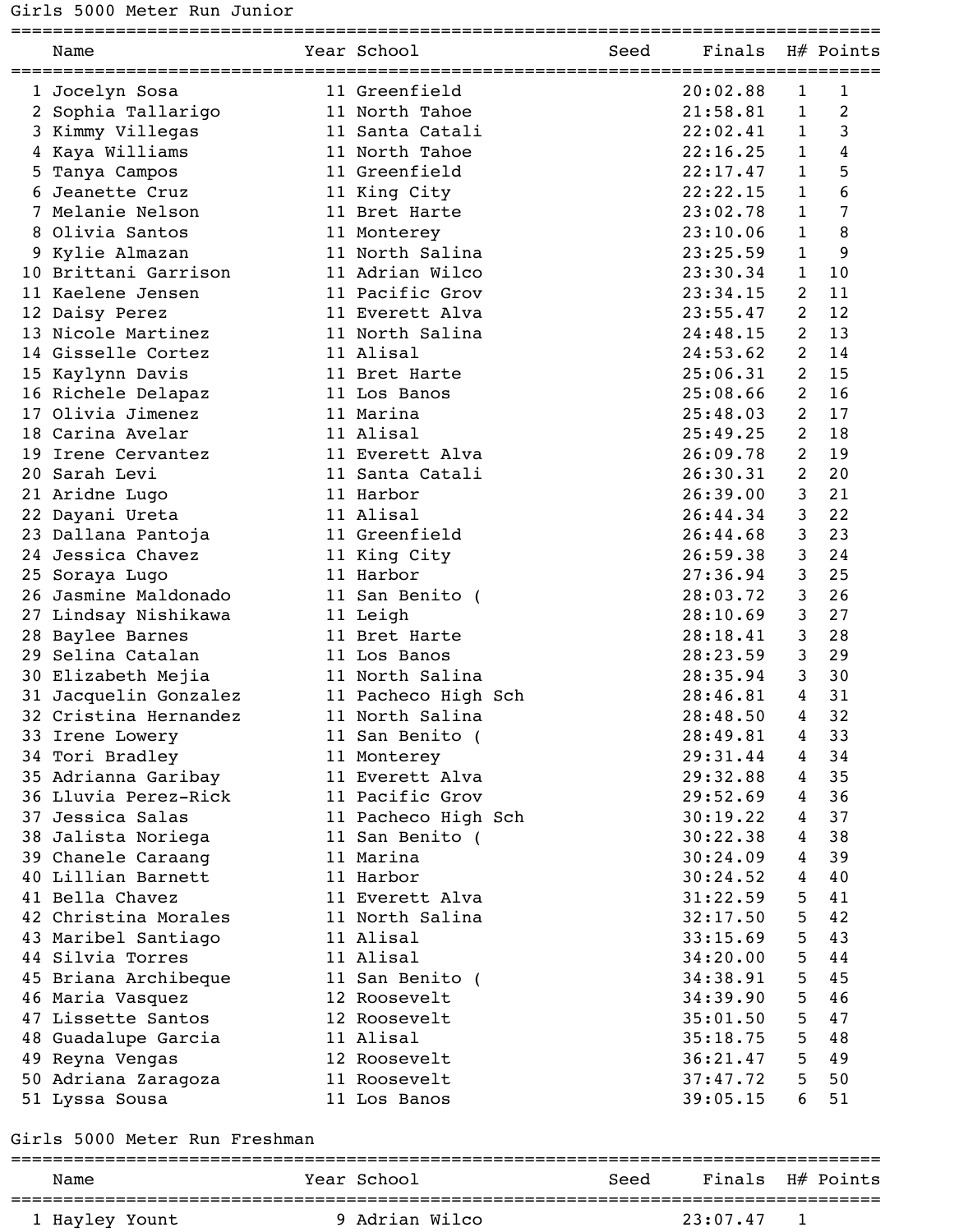| 2 Mina Cvetinovic      | 9 Adrian Wilco     | 23:13.38 | $\mathbf{1}$   |
|------------------------|--------------------|----------|----------------|
| 3 Donya Zarrinnegar    | 9 Nueva School     | 23:16.88 | 1              |
| 4 Nadia Perez          | 9 Alisal           | 23:21.28 | 1              |
| 5 Bibiana Reyes        | 9 King City        | 23:40.09 | 1              |
| 6 Cindy Ji             | 9 Nueva School     | 25:05.66 | $\mathbf 1$    |
| 7 Victoria Han         | 9 Carmel           | 25:34.72 | $\mathbf 1$    |
| 8 Heidi Velazquez      | 9 Alisal           | 25:35.88 | $\mathbf 1$    |
| 9 Mansi Patel          | 9 Los Banos        | 25:41.56 | 1              |
| 10 Jacs Mellor         | 9 North Tahoe      | 25:42.18 | $\mathbf{1}$   |
| 11 Alyssa Catalan      | 9 Los Banos        | 25:43.28 | 2              |
| 12 Kajsa Williams      | 9 Carmel           | 25:47.78 | 2              |
| 13 Sierra Seratti      | 9 Leigh            | 25:50.88 | 2              |
| 14 Natalie Francis     | 9 Nueva School     | 25:57.78 | 2              |
| 15 Kaci Singh          | 9 Monterey         | 26:07.75 | 2              |
| 16 Maria Hernandez     | 9 Greenfield       | 26:31.72 | $\overline{2}$ |
| 17 Santana Solorzano   | 9 Nueva School     | 26:39.38 | $\overline{2}$ |
| 18 Clara Keirns        | 9 Bret Harte       | 26:44.53 | 2              |
| 19 Caroline Evans      | 9 Pacific Grov     | 26:50.03 | $\overline{2}$ |
| 20 Edith Rojas         | 9 King City        | 26:52.25 | $\overline{2}$ |
| 21 Elizabeth Cazares   | 9 King City        | 26:52.72 | 3              |
| 22 Analilia Robles     | 9 Alisal           | 26:58.00 | 3              |
| 23 Katya Fredericksen  | 9 Carmel           | 27:00.78 | 3              |
| 24 Hailey Rowe         | 9 Carmel           | 27:44.00 | 3              |
| 25 Jennifer Abonce     | 9 San Benito (     | 27:50.15 | 3              |
| 26 Nataly Cruz         | 9 Alisal           | 28:10.03 | 3              |
| 27 Natalia Nava-Urbina | 9 North Salina     | 28:30.72 | 3              |
| 28 Kelsey Jenkins      | 9 Trinity          | 28:31.09 | 3              |
| 29 Mariah Brown        | 9 Trinity          | 28:52.12 | 3              |
| 30 Nicolette Shaheen   | 9 Greenfield       | 28:54.72 | 3              |
| 31 Milagros Ortega     | 9 King City        | 30:09.69 | 4              |
| 32 Brianna Castaneda   | 9 San Benito (     | 30:29.91 | 4              |
| 33 Zeferina Villa      | 9 Greenfield       | 30:49.56 | 4              |
| 34 Samantha Cortez     | 9 San Benito (     | 31:37.44 | 4              |
| 35 Maria Malagon       | 9 Greenfield       | 31:57.56 | 4              |
| 36 Crystal Rocha       | 9 Everett Alva     | 32:07.25 | 4              |
| 37 Savannah Lindsey    | 9 Bret Harte       | 32:08.47 | 4              |
| 38 Jacqueline Rios     | 9 King City        | 33:16.28 | 4              |
| 39 Yolanda Romo Romero | 9 Everett Alva     | 33:17.59 | 4              |
| 40 Gisela Aparicio     | 10 King City       | 33:22.31 | 4              |
| 41 Suzette Segoviano   | 9 Alisal           | 33:33.53 | 5              |
| 42 Jazlyn Verduzco     | 9 San Benito (     | 34:03.62 | 5              |
| 43 Jasmin Gonzales     | 9 King City        | 34:27.03 | 5              |
| 44 Belen Andrade       | 9 San Benito (     | 34:39.12 | 5              |
| 45 Brianna Kissman     | 9 North Tahoe      | 35:42.75 | 5              |
| 46 Consuelo Espinoza   | 9 Pacheco High Sch | 35:46.94 | 5              |
| 47 Allie Dunham        | 9 Trinity          | 37:15.81 | 5              |
| 48 Alma Rojas          | 9 King City        | 40:31.88 | 5              |
| 49 Yaqueline Cruz      | 9 Everett Alva     | 40:36.97 | 5              |
| 50 Marissa Camacho     | 9 Everett Alva     | 44:35.56 | 5              |
| 51 Brianna Coleman     | 9 Pacheco High Sch | 45:38.59 | 6              |
|                        |                    |          |                |

# Boys 5000 Meter Run Junior

| Name               | Year School     | Seed | Finals H# Points |                         |
|--------------------|-----------------|------|------------------|-------------------------|
| 1 David Macias     | 11 North Salina |      | 17:14.50         |                         |
| 2 Ricardo Lizardi  | 11 King City    |      | 17:27.00         | $\overline{2}$          |
| 3 Christian Aldape | 11 North Salina |      | 17:27.56         | $\overline{\mathbf{3}}$ |
| 4 Zahid Anjum      | 11 Adrian Wilco |      | 17:33.53         | $\overline{4}$          |
| 5 Marc Behiel      | 11 Bret Harte   |      | 18:08.62         | 5                       |
| 6 Jaime Garcia     | 11 Greenfield   |      | 18:28.12         | 6                       |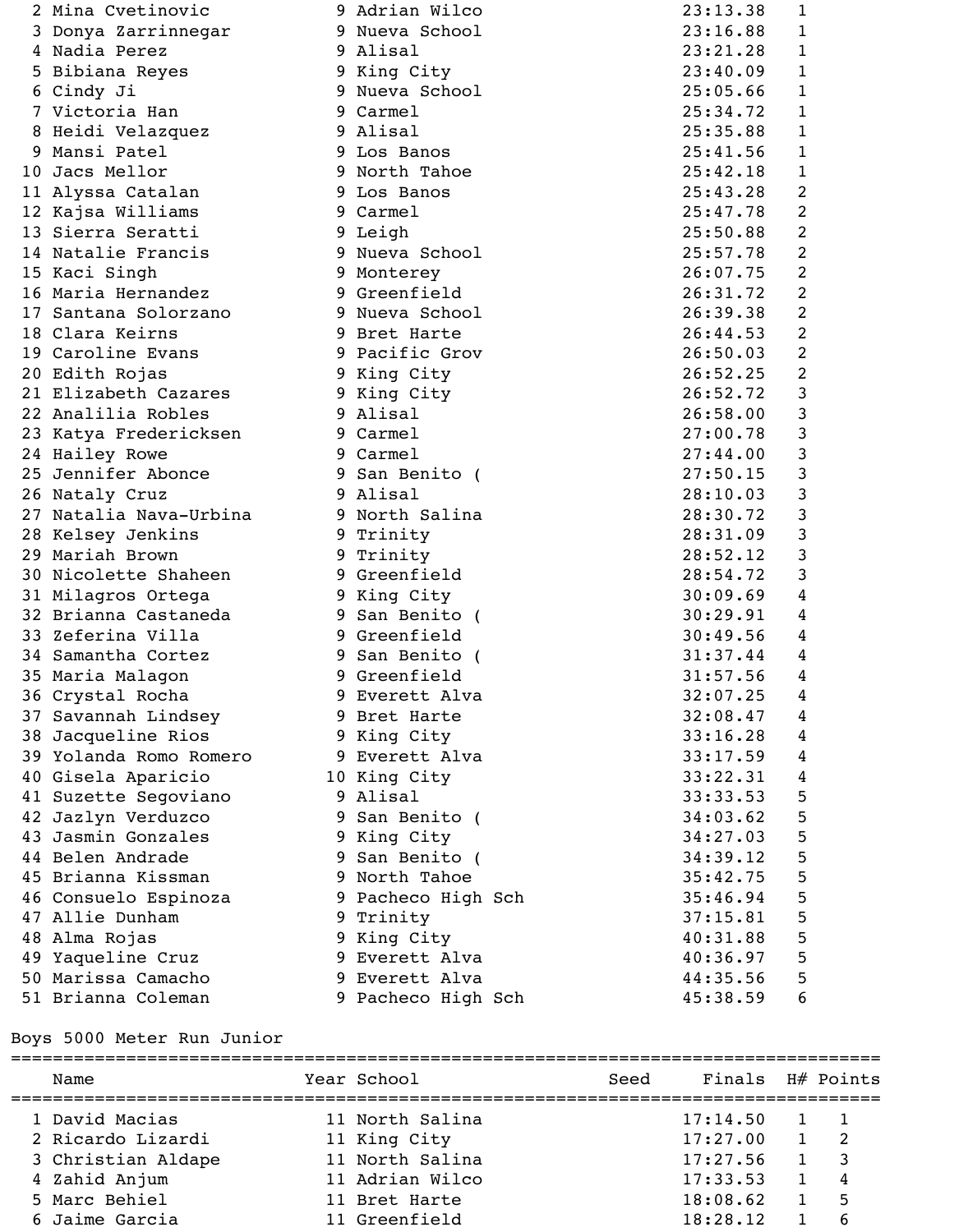| Nolan Johnson         | 11 Bret Harte       | 18:40.00 | $\mathbf 1$    | 7  |
|-----------------------|---------------------|----------|----------------|----|
| 8 Kyle Voigtlander    | 11 Burlingame High  | 18:47.75 | $\mathbf{1}$   | 8  |
| Eddie Gaytan          | 11 Greenfield       | 18:53.38 | 1              | 9  |
| 10 Douglas Dow        | 11 Pacific Grov     | 18:58.75 | $\mathbf{1}$   | 10 |
| 11 Michael Montgomery | 11 Carmel           | 19:00.47 | 2              | 11 |
| 12 Andrew Martinez    | 11 Alisal           | 19:02.44 | 2              | 12 |
| 13 Nicholas Merillana | 11 Everett Alva     | 19:07.97 | $\overline{2}$ | 13 |
| 14 Victor Nambo       | 11 North Salina     | 19:10.72 | 2              | 14 |
| 15 Sergio Bautista    | 11 Alisal           | 19:13.47 | $\overline{2}$ | 15 |
| 16 Julien Bordes      | 11 North Tahoe      | 19:22.97 | 2              | 16 |
| 17 Kevin Murillo      | 11 Everett Alva     | 19:26.12 | $\overline{2}$ | 17 |
| 18 Adam Alnazer       | 11 Monterey         | 19:26.65 | 2              | 18 |
| 19 Alexis Perez       | 11 North Salina     | 19:28.15 | $\overline{2}$ | 19 |
| 20 Leonel Rangel      | 11 Greenfield       | 19:36.62 | 2              | 20 |
| 21 Cameron Reeves     | 10 Pacific Grov     | 19:39.62 | 3              | 21 |
| 22 Benjamin Hanneman  | 11 King City        | 19:42.28 | 3              | 22 |
| 23 Christopher Guzman | 11 Alisal           | 20:05.84 | 3              | 23 |
| 24 Cam Goldstone      | 11 North Tahoe      | 20:07.12 | 3              | 24 |
| 25 Raul Perez         | 11 King City        | 20:12.94 | 3              | 25 |
| 26 Miles Freeman      | 11 Adrian Wilco     | 20:16.72 | 3              | 26 |
| 27 Daniel Ponce       | 12 North Salina     | 20:18.31 | 3              | 27 |
|                       |                     |          | 3              |    |
| 28 Perry Page         | 11 Monterey         | 20:24.38 |                | 28 |
| 29 Ivan Pedraza       | 11 Everett Alva     | 20:24.68 | 3              | 29 |
| 30 Adrian Arredondo   | 11 Greenfield       | 20:28.00 | 3              | 30 |
| 31 Ivan Aguilar       | 11 Everett Alva     | 20:28.72 | 4              | 31 |
| 32 Raul Ponce         | 12 Roosevelt        | 20:31.84 | 4              | 32 |
| 33 Trystan Adams      | 11 San Benito (     | 20:32.18 | 4              | 33 |
| 34 Ethan Triance      | 11 Bret Harte       | 20:34.66 | 4              | 34 |
| 35 Bryan Escamilla    | 11 Alisal           | 20:35.15 | 4              | 35 |
| 36 Kobe Hudson        | 11 North Tahoe      | 20:36.40 | 4              | 36 |
| 37 Lennie Rodriguez   | 11 Carmel           | 20:54.28 | 4              | 37 |
| 38 Jose Patino        | 11 North Salina     | 20:55.21 | 4              | 38 |
| 39 Benek Robertson    | 11 Carmel           | 21:06.84 | 4              | 39 |
| 40 Derrick Ratliff    | 11 Pacheco High Sch | 21:10.84 | 4              | 40 |
| 41 Ryan Heisinger     | 11 North Tahoe      | 21:19.91 | 5              | 41 |
| 42 David Martinez     | 11 King City        | 21:20.72 | 5              | 42 |
| 43 Tyler Champaco     | 11 Everett Alva     | 21:26.81 | 5              | 43 |
| 44 Cesar Gutierrez    | 11 North Salina     | 21:27.06 | 5              | 44 |
| 45 Alex Garcia        | 12 Roosevelt        | 21:31.72 | 5              | 45 |
| 46 Alejandro Perez    | 11 Pacheco High Sch | 21:44.47 | 5              | 46 |
| 47 Nick Joslin        | 11 North Tahoe      | 21:53.81 | 5              | 47 |
| 48 Tim Lunsford       | 11 Bret Harte       | 21:57.81 | 5              | 48 |
| 49 Kevin Kung         | 11 Adrian Wilco     | 22:07.34 | 5              | 49 |
| 50 Manuel Alday       | 11 Los Banos        | 22:38.44 | 5              | 50 |
| 51 Jack Bergon        | 11 Pacific Grov     | 22:47.97 | 6              | 51 |
| 52 Alex Kassem        | 11 Adrian Wilco     | 22:50.22 | 6              | 52 |
| 53 Anthony Otonari    | 11 Adrian Wilco     | 22:50.59 | 6              | 53 |
| 54 Oscar Gonzalez     | 11 North Salina     | 22:50.93 | 6              | 54 |
| 55 Augustin Palacios  | 11 King City        | 22:51.34 | 6              | 55 |
| 56 Jayton Dillashaw   | 11 Bret Harte       | 22:52.18 | 6              | 56 |
| 57 Kyle Markham       | 11 San Benito (     | 23:15.66 | 6              | 57 |
| 58 Jacob Johnsson     | 11 Carmel           | 23:37.00 | 6              | 58 |
| 59 Angel Jimenez      | 11 Alisal           | 24:15.75 | 6              | 59 |
| 60 Freddy Gaeta       | 11 Everett Alva     | 24:23.97 | 6              | 60 |
| 61 Dimetrio Cisneros  | 12 Roosevelt        | 25:05.72 | 7              | 61 |
| 62 Alexis Dominguez   | 11 Everett Alva     | 25:11.81 | 7              | 62 |
| 63 Drew Austin        | 11 North Tahoe      | 25:19.62 | 7              | 63 |
| 64 Diego Toledo       | 11 North Salina     | 27:15.94 | 7              | 64 |
| 65 Eluterio DeJesus   | 11 Greenfield       | 27:32.56 | 7              | 65 |
| 66 Gone Tawdrouse     | 11 Pacific Grov     | 29:14.03 | 7              | 66 |
| 67 Miguel Orozco      | 11 Pacheco High Sch | 29:57.50 | 7              | 67 |
|                       |                     |          |                |    |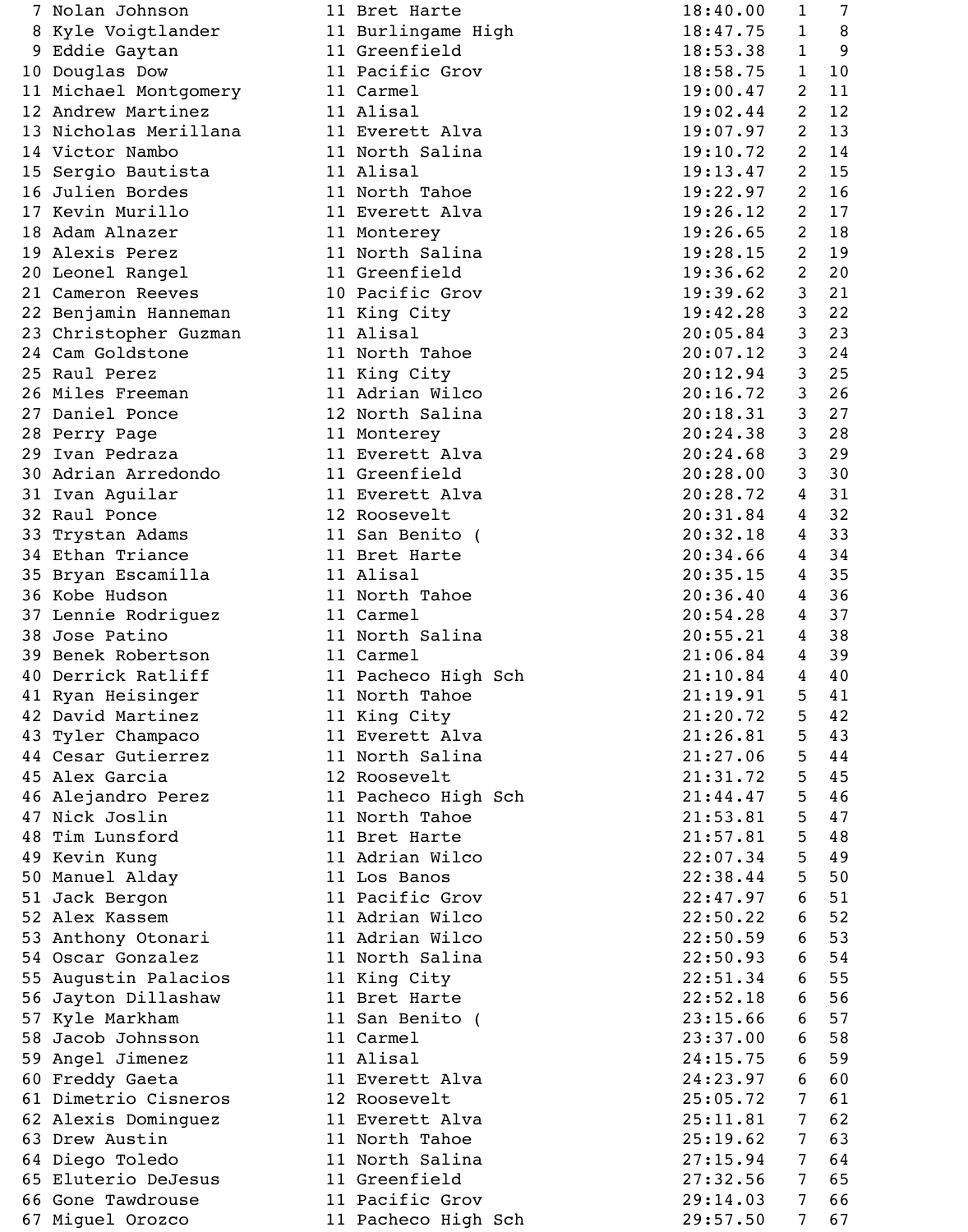Boys 5000 Meter Run Varsity

### ===================================================================================

|    | Name                  | Year School         | Seed | Finals   |                | H# Points |
|----|-----------------------|---------------------|------|----------|----------------|-----------|
|    | 1 Edgar Bonilla       | 12 King City        |      | 16:39.73 | 1              |           |
|    | 2 Ben Harper          | 11 Trinity          |      | 16:40.69 | 1              |           |
|    | 3 Eduardo Orozco      | 12 King City        |      | 16:51.19 | 1              |           |
|    | 4 Raul Barraza        | 11 North Salina     |      | 17:14.55 | $\mathbf 1$    |           |
|    | Javier Zuniga         | 12 Roosevelt        |      | 17:23.17 | 1              |           |
|    | 6 Elijah Changco      | 11 San Benito (     |      | 17:24.64 | 1              |           |
|    | 7 Williams Ordaz      | 12 King City        |      | 17:25.29 | $\mathbf 1$    |           |
| 8  | Jose Ruiz             | 12 San Benito (     |      | 17:27.34 | $\mathbf{1}$   |           |
|    | Epifanio Rios         | 11 Soledad          |      | 17:28.48 | 1              |           |
| 10 | Juan Gutierrez        | 11 San Benito (     |      | 17:37.43 | $\mathbf 1$    |           |
|    | 11 Manuel Santos      | 12 Roosevelt        |      | 17:37.71 | 2              |           |
|    | 12 Martin Garcia      | 10 Roosevelt        |      | 17:42.01 | $\overline{c}$ |           |
| 13 | Jackson Bursch        | 12 Pacific Grov     |      | 17:49.98 | $\overline{c}$ |           |
| 14 | Jacob Morioka         | 11 San Benito (     |      | 17:53.03 | 2              |           |
| 15 | Nolan Sanchez         | 10 San Benito       |      | 17:57.63 | $\overline{2}$ |           |
| 16 | Rene Nunez            | 12 San Benito (     |      | 18:05.43 | 2              |           |
| 17 | Isaiah Montion        | 10 Roosevelt        |      | 18:09.76 | $\overline{2}$ |           |
|    | 18 Alfredo Vargas     | 12 Pacific Grov     |      | 18:15.56 | 2              |           |
| 19 | Andrew Martinez       | 12 Soledad          |      | 18:17.13 | $\overline{c}$ |           |
|    | 20 Eric Mead          | 11 Leigh            |      | 18:25.18 | $\overline{c}$ |           |
|    | 21 Kairo Barroso      | 12 Gilroy           |      | 18:25.72 | 3              |           |
|    | 22 Michael Macatee    | 11 Soquel High Scho |      | 18:28.07 | 3              |           |
|    | 23 Daniel Gutierrez   | 12 Alisal           |      | 18:31.18 | 3              |           |
|    | 24 Drew Pfeifer       | 12 Adrian Wilco     |      | 18:37.43 | 3              |           |
|    | 25 Rene Toribio       | 12 Roosevelt        |      | 18:37.89 | 3              |           |
|    | 26 Ricardo Heredia    | 11 Soledad          |      | 18:38.77 | 3              |           |
| 27 | Jose Luna             | 12 Alisal           |      | 18:50.89 | 3              |           |
| 28 | James Palacio         | 12 North Tahoe      |      | 18:53.28 | 3              |           |
|    | 29 Miles Brown        | 12 Monterey         |      | 18:56.99 | 3              |           |
|    | 30 Alec Reynolds      | 11 Leigh            |      | 19:00.07 | 3              |           |
|    | 31 Javier Azcona      | 12 San Benito (     |      | 19:01.04 | 4              |           |
|    | 32 Matthew Pearson    | 11 Leigh            |      | 19:03.07 | 4              |           |
|    | 33 Robbie Macatee     | 10 Soquel High Scho |      | 19:05.47 | 4              |           |
|    | 34 Matthew Founds     | 10 Soquel High Scho |      | 19:07.27 | 4              |           |
|    | 35 Alex Mitra         | 12 Alisal           |      | 19:10.03 | 4              |           |
|    | 36 Javier Maldonado   | 12 Soledad          |      | 19:18.72 | 4              |           |
|    | 37 Jose Tony Barrados | 10 Gilroy           |      | 19:29.81 | 4              |           |
|    | 38 Steve Georgiou     | 12 Los Banos        |      | 19:32.00 | 4              |           |
|    | 39 Nick Armas         | 12 Pacific Grov     |      | 19:35.77 | 4              |           |
|    | 40 Joshua Dormody     | 12 Carmel           |      | 19:36.47 | 4              |           |
|    | 41 Eric Heiser        | 10 Gilroy           |      | 19:42.38 | 5              |           |
|    | 42 Michael Sassano    | 11 Liberty (Mad     |      | 19:44.40 | 5              |           |
|    | 43 Alexis Gutierrez   | 12 Soledad          |      | 19:45.84 | 5              |           |
|    | 44 Brian Saldana      | 12 Alisal           |      | 19:49.91 | 5              |           |
|    | 45 Christopher Good   | 12 Carmel           |      | 19:50.62 | 5              |           |
|    | 46 Jesse Diaz         | 12 Alisal           |      | 19:51.28 | 5              |           |
|    | 47 Mark Lee Joseph    | 12 Pacheco High Sch |      | 19:55.50 | 5              |           |
|    | 48 Adolfo Rua         | 12 Soledad          |      | 19:55.87 | 5              |           |
|    | 49 Javier Cortez      | 12 Alisal           |      | 19:57.13 | 5              |           |
|    | 50 Cristian Garcia    | 12 Los Banos        |      | 20:03.35 | 5              |           |
|    | 51 Antonio Villasenor | 12 North Salina     |      | 20:08.15 | 6              |           |
|    | 52 Nick Vincent       | 11 Soquel High Scho |      | 20:09.49 | 6              |           |
|    | 53 Mark Lopez         | 12 Everett Alva     |      | 20:12.83 | 6              |           |
|    | 54 Logan Flores       | 9 Gilroy            |      | 20:13.49 | 6              |           |
|    | 55 Daniel Morway      | 11 Leigh            |      | 20:20.43 | 6              |           |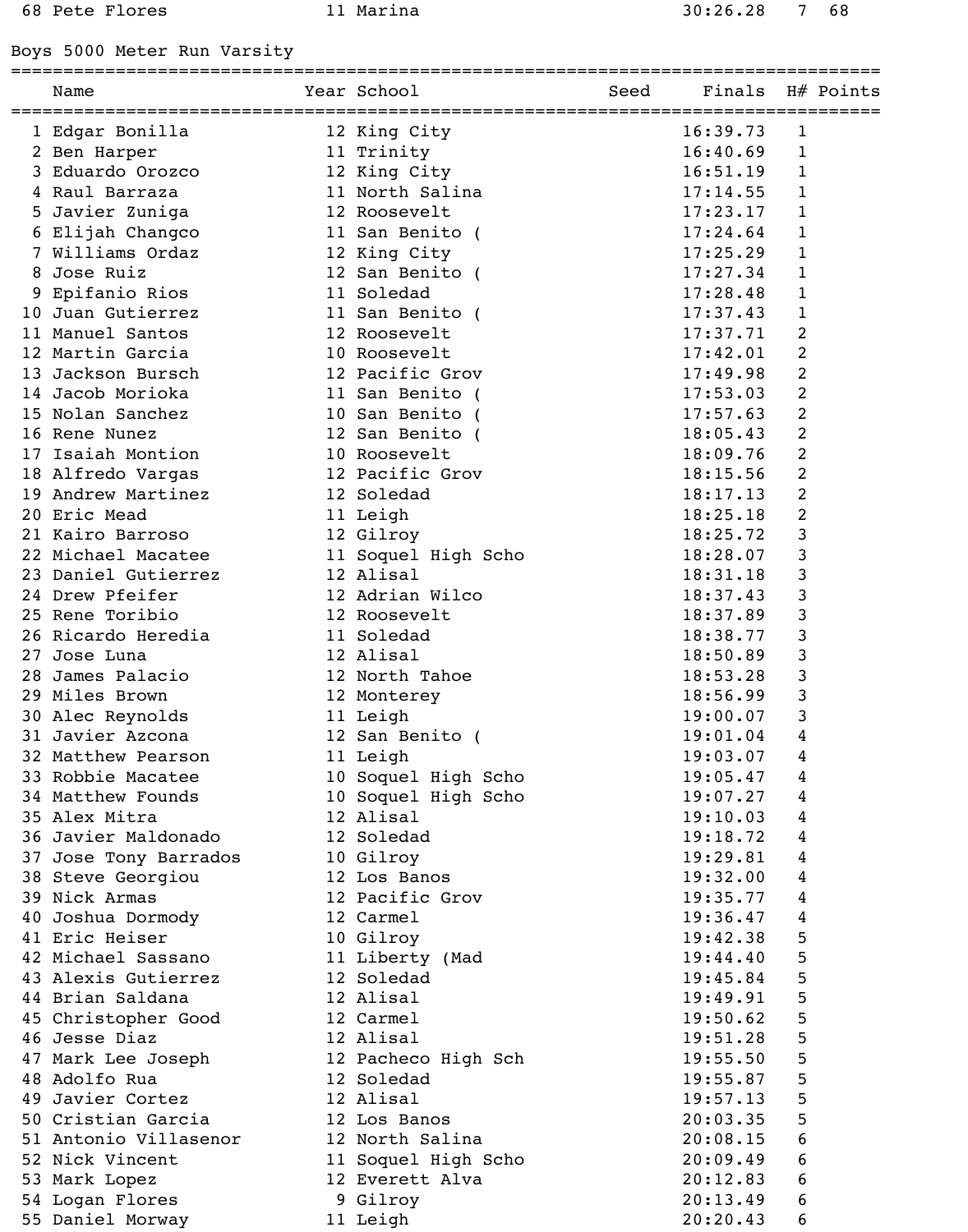| 56 Jack Pospishek        | 11 Leigh            | 20:21.75 | 6  |
|--------------------------|---------------------|----------|----|
| 57 Ruben Fernandez       | 12 King City        | 20:23.86 | 6  |
| 58 Jesus Ochoa           | 12 Gilroy           | 20:27.51 | 6  |
| 59 Luis Alejandro        | 12 Roosevelt        | 20:29.73 | 6  |
| 60 Rafael Guzman         | 12 Roosevelt        | 20:32.70 | 6  |
| 61 Timon Richardson      | 12 Alisal           | 20:32.90 | 7  |
| 62 Issiah Avila          | 11 Liberty (Mad     | 20:47.65 | 7  |
| 63 Austin Nall           | 12 North Tahoe      | 20:50.80 | 7  |
| 64 Zach Goodwin          | 10 Pacific Grov     | 20:52.49 | 7  |
| 65 Jack Underwood        | 12 Trinity          | 20:52.97 | 7  |
| 66 Alex Lujan            | 12 King City        | 20:53.48 | 7  |
| 67 Conner Doyle          | 11 Gilroy           | 20:54.13 | 7  |
| 68 Gregorio Corona       | 12 Alisal           | 20:54.89 | 7  |
| 69 David Morgan          | 12 San Benito (     | 20:55.57 | 7  |
| 70 Elijah Gardino        | 12 San Benito (     | 21:09.23 | 7  |
| 71 Abraham Leon Esparza  | 12 San Benito (     | 21:09.73 | 8  |
| 72 Peter Scolaro         | 12 Adrian Wilco     | 21:14.39 | 8  |
| 73 Eucario MendozaGarcia | 11 Gilroy           | 21:20.35 | 8  |
| 74 Sam Balali            | 12 Pacific Grov     | 21:25.53 | 8  |
| 75 Mikey Johnson         | 10 Soquel High Scho | 21:29.99 | 8  |
| 76 Jesse Peake           | 12 North Salina     | 21:38.46 | 8  |
| 77 Daniel Rogers         | 11 Liberty (Mad     | 21:51.34 | 8  |
| 78 Ben Chapman           | 12 Los Banos        | 21:51.60 | 8  |
| 79 Gaven Doyle           | 9 Gilroy            | 22:07.43 | 8  |
| 80 Eduardo Perez         | 12 King City        | 22:13.84 | 8  |
| 81 Laureano Rios         | 12 Soledad          | 22:26.90 | 9  |
| 82 Manpreet Singh        | 11 Gilroy           | 22:44.58 | 9  |
| 83 Bryan Mitra           | 12 Alisal           | 22:45.51 | 9  |
| 84 Pfingston Michael     | 12 Liberty (Mad     | 22:59.82 | 9  |
| 85 Liam Cunningham       | 12 Pacific Grov     | 23:00.01 | 9  |
| 86 Dylan Luis            | 12 Bret Harte       | 23:15.09 | 9  |
| 87 Devon Berg            | 12 Liberty (Mad     | 23:18.20 | 9  |
| 88 Jonathan Batchelder   | 12 Everett Alva     | 23:24.73 | 9  |
| 89 Martin Nieto          | 12 King City        | 23:34.25 | 9  |
| 90 Carlos Garcia         | 12 Everett Alva     | 23:44.49 | 9  |
| 91 Raymond Tomimbang     | 12 Alisal           | 23:46.91 | 10 |
| 92 Braden Egger          | 12 San Benito (     | 23:50.43 | 10 |
| 93 Zachery Clark         | 12 Liberty (Mad     | 23:50.76 | 10 |
| 94 Felipe Lopez          | 12 Alisal           | 24:02.75 | 10 |
| 95 Carlos Flores         | 12 King City        | 24:04.23 | 10 |
| 96 Estavan Campos        | 12 Everett Alva     | 24:08.73 | 10 |
| 97 Schyler Tobin         | 12 Liberty (Mad     | 24:40.22 | 10 |
| 98 Andrew Addington      | 12 Liberty (Mad     | 26:27.34 | 10 |

# Boys 5000 Meter Run Freshman

|    | Name                  | Year School    | Seed | Finals   |                | H# Points |
|----|-----------------------|----------------|------|----------|----------------|-----------|
|    | 1 Kenshi Husted       | 9 Carmel       |      | 17:51.81 |                |           |
|    | 2 Connor Landis       | 9 Bret Harte   |      | 18:02.06 | $\mathbf{1}$   | 2         |
|    | 3 JC Schoonmaker      | 9 North Tahoe  |      | 18:38.00 | $\mathbf{1}$   | 3         |
|    | 4 Noah Kirsch         | 9 Carmel       |      | 19:19.34 | $\mathbf{1}$   | 4         |
|    | 5 Dylan Houpt         | 9 Carmel       |      | 19:19.65 | $\mathbf{1}$   | 5         |
|    | 6 Nathan Suess        | 9 Carmel       |      | 19:23.59 | $\mathbf{1}$   | 6         |
|    | 7 Henry Loh           | 9 Pacific Grov |      | 19:27.28 | $\mathbf{1}$   | 7         |
|    | 8 Jacob Hoadley       | 9 Pacific Grov |      | 19:48.81 | $\mathbf{1}$   | 8         |
| 9. | Jacob Sandoval        | 9 Greenfield   |      | 19:59.06 | $\mathbf{1}$   | 9         |
|    | 10 Manuel Gaytan      | 9 Greenfield   |      | 20:18.28 | $\mathbf{1}$   | 10        |
|    | 11 Mauricio Plancarte | 9 Alisal       |      | 20:25.47 | $2^{\circ}$    | 11        |
|    | 12 Shey Gibson        | 9 Pacific Grov |      | 20:31.25 | 2              | 12        |
|    | 13 Harry Vo Do        | 9 North Salina |      | 20:36.38 | $\overline{2}$ | 13        |
|    |                       |                |      |          |                |           |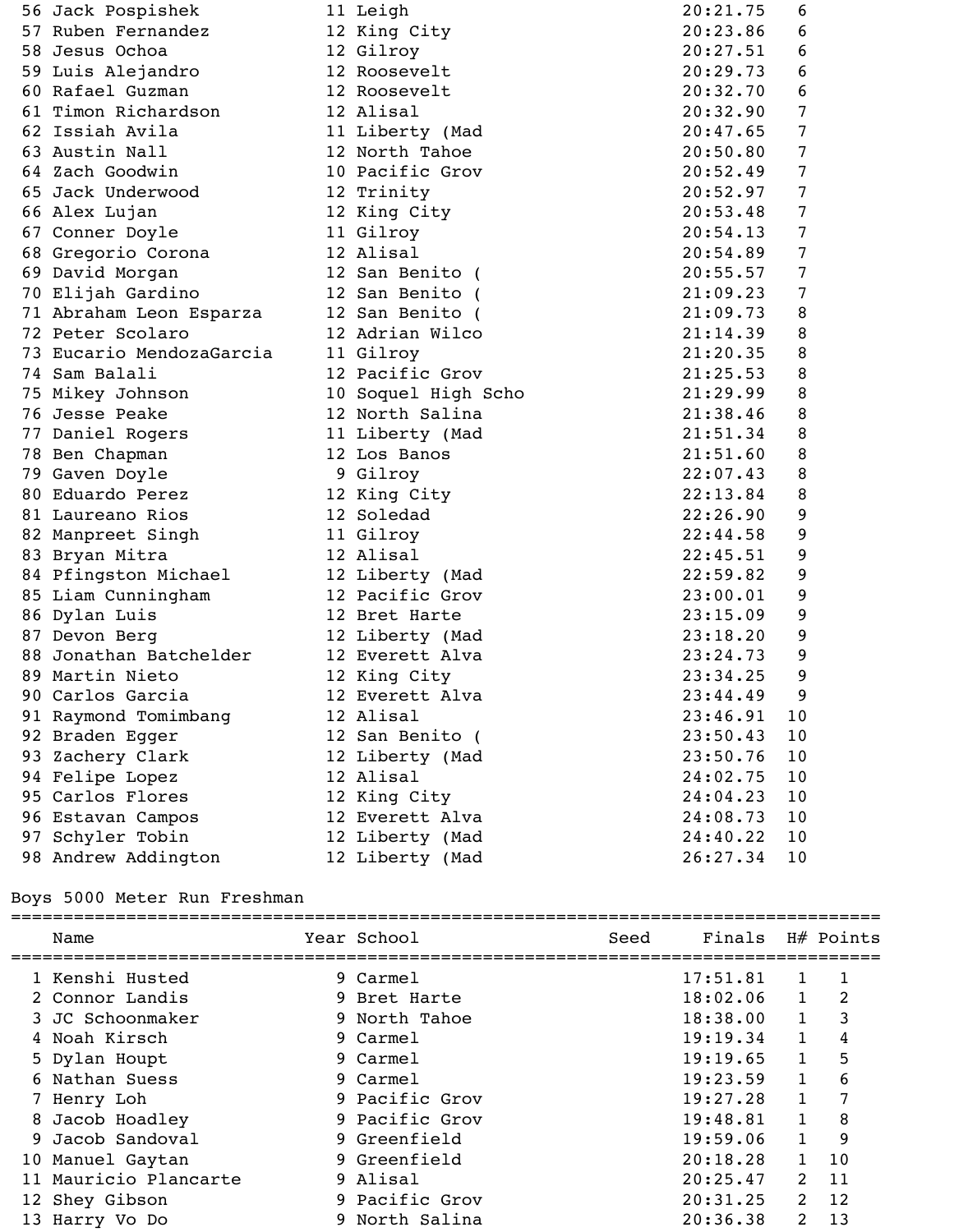|    | 14 Eddie Lagos         |   | 9 Los Banos        | 20:38.62 | 2              | 14 |
|----|------------------------|---|--------------------|----------|----------------|----|
|    | 15 Scott McMahon       |   | 9 Carmel           | 20:43.34 | 2              | 15 |
|    | 16 Luis Meza           |   | 9 Greenfield       | 20:50.84 | 2              | 16 |
|    | 17 Edgar Cardoso       |   | 9 Everett Alva     | 21:00.75 | 2              | 17 |
|    | 18 Javier Alcala       |   | 9 Alisal           | 21:01.12 | $\overline{2}$ | 18 |
|    | 19 Ryan Chaney         |   | 9 Carmel           | 21:13.12 | $\overline{2}$ | 19 |
|    | 20 Peter Enger         |   | 9 Nueva School     | 21:18.97 | 2              | 20 |
|    | 21 Devin Mandurrago    |   | 9 Monterey         | 21:26.59 | 3              | 21 |
|    | 22 Jake Inclan         |   | 9 North Tahoe      | 21:26.81 | 3              | 22 |
|    | 23 Brandon Dodge       |   | 9 Bret Harte       | 21:44.62 | 3              | 23 |
|    | 24 Nicholas Kristoff   |   | 9 Bret Harte       | 21:48.50 | 3              | 24 |
|    | 25 Julio Chavez        |   | 9 Alisal           | 21:49.75 | 3              | 25 |
|    | 26 Markus Leschly      |   | 9 Nueva School     | 21:52.18 | 3              | 26 |
|    | 27 Dan Dormody         |   | 9 Carmel           | 21:55.34 | 3              | 27 |
|    | 28 Erick Gonzalez      |   | 9 Alisal           | 21:56.40 | 3              | 28 |
|    |                        |   |                    |          |                |    |
|    | 29 Michael Chavarria   |   | 9 Los Banos        | 22:00.18 | 3              | 29 |
|    | 30 Michael Byun        |   | 9 Nueva School     | 22:00.90 | 3              | 30 |
|    | 31 Branden Dell        |   | 9 San Benito (     | 22:02.59 | 4              | 31 |
|    | 32 Peter Reikowski     |   | 12 San Benito (    | 22:04.09 | 4              | 32 |
|    | 33 Vincent Alvarez     |   | 9 Los Banos        | 22:17.53 | 4              | 33 |
|    | 34 Maxim Clark         |   | 9 Carmel           | 22:20.18 | 4              | 34 |
|    | 35 Serigo Banks-jacobo |   | 9 Roosevelt        | 22:22.94 | 4              | 35 |
|    | 36 Jack Voigt          |   | 9 King City        | 22:26.94 | 4              | 36 |
|    | 37 Herklin Amaro       |   | 9 Alisal           | 22:36.22 | 4              | 37 |
|    | 38 Diego Barajas       |   | 9 Alisal           | 22:39.41 | 4              | 38 |
|    | 39 Efrain Rosales      |   | 9 Roosevelt        | 22:41.06 | 4              | 39 |
|    | 40 Raul Azcona         | 9 | San Benito (       | 22:44.44 | 4              | 40 |
|    | 41 Nathan Marioka      |   | 9 San Benito (     | 22:47.94 | 5              | 41 |
|    | 42 Jesus Ceja          |   | 9 Alisal           | 23:27.59 | 5              | 42 |
|    | 43 Antonio Torres      |   | 9 Alisal           | 23:29.97 | 5              | 43 |
|    | 44 Vincent Ravalin     |   | 9 Carmel           | 23:32.12 | 5              | 44 |
|    | 45 Emerson Wilbur      |   | 9 Carmel           | 23:40.03 | 5              | 45 |
|    | 46 Evan Perez          |   | 9 Everett Alva     | 23:49.41 | 5              | 46 |
|    | 47 Bryce Eggers        |   | 9 San Benito (     | 23:50.46 | 5              | 47 |
|    | 48 Parker Olney        |   | 9 Pacific Grov     | 23:59.69 | 5              | 48 |
|    | 49 Aidan McGee         |   | 9 Bret Harte       | 24:06.44 | 5              | 49 |
|    | 50 Andres Medina       | 9 | San Benito (       | 24:20.31 | 5              | 50 |
|    | 51 Max Clark           |   | 9 Bret Harte       | 24:20.68 | 6              | 51 |
|    | 52 Jack Bailey         |   | 9 Monterey         | 24:23.28 | 6              | 52 |
|    | 53 Anthony Garcia      |   | 9 Alisal           | 24:33.94 | 6              | 53 |
|    | 54 Mitchell Price      |   | 9 Bret Harte       | 24:37.22 | 6              | 54 |
|    |                        |   |                    |          |                |    |
|    | 55 Osvaldo Flores      |   | 9 North Salina     | 24:38.59 | 6              | 55 |
|    | 56 Tyler Carr          |   | 9 Carmel           | 24:49.50 | 6              | 56 |
|    | 57 Shayn Hanley        |   | 9 North Tahoe      | 24:52.50 | 6              | 57 |
|    | 58 Paul Westermann     |   | 9 Bret Harte       | 24:53.84 | 6              | 58 |
|    | 59 Jesus Alfaro        |   | 9 Alisal           | 25:09.62 | 6              | 59 |
|    | 60 Bradden Lueken      |   | 9 Monterey         | 25:19.66 | 6              | 60 |
|    | 61 Leo Rossi           |   | 9 Nueva School     | 25:31.25 | 7              | 61 |
|    | 62 Victor Perez        |   | 9 Alisal           | 25:39.00 | 7              | 62 |
|    | 63 Shaun Tucker        |   | 9 King City        | 25:39.68 | 7              | 63 |
|    | 64 Connor Hipsley      |   | 9 North Tahoe      | 25:41.88 | 7              | 64 |
|    | 65 Hayden Jeanor       |   | 9 Bret Harte       | 26:45.81 | 7              | 65 |
|    | 66 Harry Choi          |   | 9 Carmel           | 27:08.94 | 7              | 66 |
|    | 67 Christian Schierer  |   | 9 King City        | 27:10.78 | 7              | 67 |
|    | 68 Dan Wilby           |   | 9 Carmel           | 27:29.66 | 7              | 68 |
| 69 | Ian Jeffers-Devere     |   | 9 Pacific Grov     | 27:48.12 | 7              | 69 |
|    | 70 Alex Levy           |   | 9 Nueva School     | 27:50.97 | 7              | 70 |
|    | 71 Coleman Taormina    |   | 9 Pacific Grov     | 28:02.18 | 8              | 71 |
|    | 72 Ethan Chiesa        |   | 9 Pacheco High Sch | 28:44.50 | 8              | 72 |
|    | 73 Will Underwood      |   | 9 Trinity          | 30:29.66 | 8              | 73 |
|    | 74 Emilio Sanchez      |   | 9 North Salina     | 31:32.50 | 8              | 74 |

| 9      | Los Banos                    |
|--------|------------------------------|
| 9      | Carmel                       |
| 9      | Greenfield                   |
| 9      | Everett Alva                 |
|        | 9 Alisal                     |
| 9      | Carmel                       |
| 9      | Nueva School                 |
| 9      | Monterey                     |
| 9      | North Tahoe                  |
| 9      | Bret Harte                   |
| 9      | Bret Harte                   |
| 9      | Alisal                       |
| 9      | Nueva School                 |
| 9      |                              |
|        | Carmel                       |
| 9      | Alisal                       |
|        | 9 Los Banos                  |
|        | 9 Nueva School               |
|        | 9 San Benito (               |
|        | 2 San Benito (               |
| 9      | Los Banos                    |
|        | 9 Carmel                     |
| 9      | Roosevelt                    |
| 9      | King City                    |
| 9      | Alisal                       |
|        | 9 Alisal                     |
|        | 9 Roosevelt                  |
|        | 9 San Benito (               |
|        | 9 San Benito (               |
|        | 9 Alisal                     |
| 9      | Alisal                       |
| 9      | Carmel                       |
| 9      | Carmel                       |
| 9      | Everett Alva                 |
| 9      | San Benito (                 |
| 9      | Pacific Grov                 |
| 9      | Bret Harte                   |
| 9      | San Benito (                 |
| 9      | Bret Harte                   |
| 9      | Monterey                     |
| 9      |                              |
| 9      |                              |
|        | Alisal                       |
|        | Bret Harte                   |
| 9      | North Salina                 |
|        | 9 Carmel                     |
| 9      | North Tahoe                  |
| 9      | Bret Harte                   |
| 9      | Alisal                       |
| 9      | Monterey                     |
| 9      | Nueva School                 |
| 9      | Alisal                       |
| 9      | King City                    |
| 9      | North Tahoe                  |
| 9      | Bret Harte                   |
| 9      | Carmel                       |
| 9      | King City                    |
|        | 9 Carmel                     |
| 9      | Pacific Grov                 |
| 9      | Nueva School                 |
| 9      | Pacific Grov                 |
| 9<br>9 | Pacheco High<br>S<br>Trinity |

| 20:38.62                            | $\overline{\mathbf{c}}$ | 14 |
|-------------------------------------|-------------------------|----|
| 20:43.34                            | 2                       | 15 |
| 20:50.84                            | 2                       | 16 |
| 21:00.<br>75                        | 2                       | 17 |
| 21:01<br>12<br>$\ddot{\phantom{0}}$ | 2                       | 18 |
| 21:13.<br>12                        | 2                       | 19 |
| 21:18.97                            | 2                       | 20 |
| 21:26.59                            | 3                       | 21 |
| 21:26.81                            | 3                       | 22 |
| 21:44.62                            | 3                       | 23 |
| 21:48.50                            | 3                       | 24 |
| 21:49.75                            | 3                       | 25 |
| 21:52.18                            | 3                       | 26 |
| 21:55.34                            | 3                       | 27 |
| 21:56.40                            | 3                       | 28 |
| 22:00.18                            | 3                       | 29 |
| 22:00.90                            | 3                       | 30 |
| 22:02.59                            | 4                       | 31 |
| 22:04.09                            | 4                       | 32 |
| 22:17.53                            | 4                       | 33 |
| 22:20.18                            | 4                       | 34 |
| 22:22.94                            | 4                       | 35 |
| 22:26.94                            | 4                       | 36 |
|                                     | 4                       |    |
| 22:36.22                            | 4                       | 37 |
| 22:39.41                            | 4                       | 38 |
| 22:41.06                            |                         | 39 |
| 22:44.44                            | 4                       | 40 |
| 22:47.94                            | 5                       | 41 |
| 23:27<br>59                         | 5<br>5                  | 42 |
| 23:29.97                            |                         | 43 |
| 23:32.12                            | 5                       | 44 |
| 23:40.03                            | 5                       | 45 |
| 23:49.41                            | 5                       | 46 |
| 23:50.46                            | 5                       | 47 |
| 23:59.69                            | 5                       | 48 |
| 24:06.44                            | 5                       | 49 |
| 24:20.31                            | 5                       | 50 |
| 24:20.68                            | 6                       | 51 |
| 24:23.28                            | 6                       | 52 |
| 24:33.94                            | 6                       | 53 |
| 24:37.22                            | 6                       | 54 |
| 24:38.59                            | 6                       | 55 |
| 24:49.50                            | 6                       | 56 |
| 24:52.50                            | 6                       | 57 |
| 24:53.84                            | 6                       | 58 |
| 25:09.62                            | 6                       | 59 |
| 25:19.66                            | 6                       | 60 |
| 25:31.25                            | 7                       | 61 |
| 25:39.00                            | 7                       | 62 |
| 25:39.68                            | 7                       | 63 |
| 25:41.88                            | 7                       | 64 |
| 26:45.81                            | 7                       | 65 |
| 27:08.94                            | 7                       | 66 |
| 27:10.78                            | 7                       | 67 |
| 27:29.66                            | 7                       | 68 |
| 27:48.12                            | 7                       | 69 |
| 27:50.97                            | 7                       | 70 |
| 28:02.18                            | 8                       | 71 |
| 28:44.50                            | 8                       | 72 |
| 30:29.66                            | 8                       | 73 |
| 31:32.50                            | 8                       | 74 |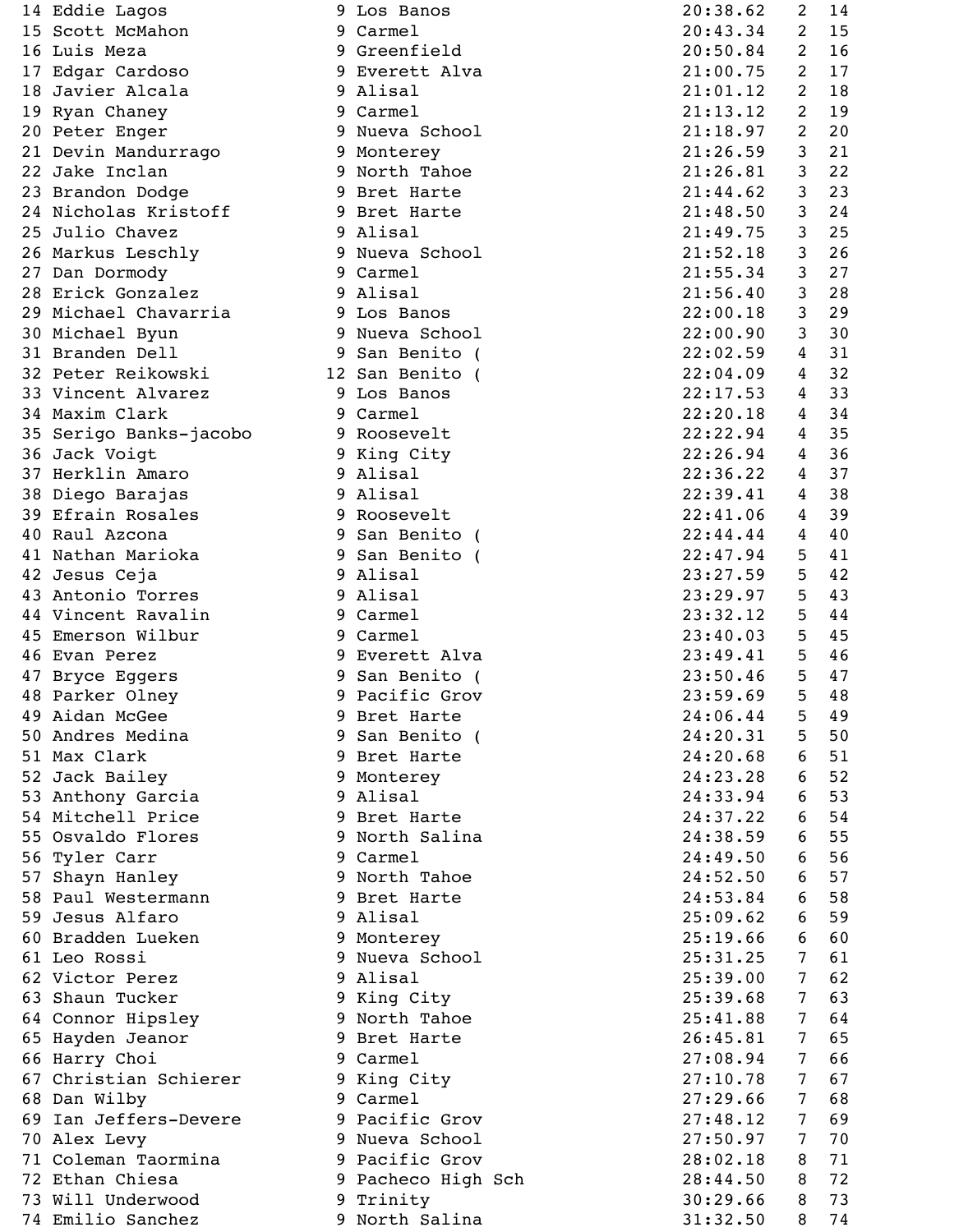=================================================================================== Name Year School Seed Finals H# Points =================================================================================== 1 Roman Munoz 10 King City 2 Jake Lange 10 Nueva School 3 Jaime Martinez<br>
4 Jesus Avalos<br>
5 Washakie Tibbetts<br>
6 Anthony Rangel<br>
7 Imanol Talzintan<br>
10 Alisal<br>
10 Alisal 4 Jesus Avalos 5 Washakie Tibbetts 6 Anthony Rangel 7 Imanol Talzintan 8 Connor Suess 10 Carmel 9 Luis Perez 10 Greenfield 10 Kai Burrows 10 Harbor 11 Everett Millette 10 Pacific Grov<br>12 Cameron Welsh 10 Monterey 12 Cameron Welsh 10 Monterey 19:44.12 2 12 13 Christopher Outman 14 Ricardo Ruelas 10 King City 19:59.28 2 14 15 Matthew Mellea 10 Nueva School 20:03.66 2 15 16 Anthony Matarazzo 10 San Benito ( 20:05.03 2 16 17 Dalton Han 10 Carmel<br>18 Maximino Jardines 10 Alisal 18 Maximino Jardines 19 Brandon Pina 10 King City 20 Marcus Tow 10 Harbor 21 Julio Badillo 10 Everett Alva

22 Emmanuel Nieto 10 Alisal 23 Logan Gregg 10 Monterey 24 Eduardo Ramirez 9 Greenfield 25 Jensen Chase 10 Los Banos 26 Jaime Rodriguez 10 Greenfield 21:02.94 3 26 27 Jaime Mendoza 10 Alisal 21:04.12 3 27 28 Tobin Johnson 10 North Tahoe 29 Ryan Heryford 10 Bret Harte 30 Connor Vercellino 10 Nueva School 31 Rikky Aguila 10 Everett Alva 32 Eloy Cruz 10 King City 33 Cristian Ayala 10 Everett Alva 34 Carlos Garcia 10 King City 35 Juan Melo 10 San Benito ( 36 Andres Gonzalez 10 Alisal 37 Erik Meike 10 Nueva School 38 Jorge Rodriguez 10 Alisal 22:02.06 4 38 39 David Kirkendall 10 Bret Harte 22:02.43 4 39 40 Rodney Venegas 10 King City 22:07.94 4 40 41 Alejandro Gonzalez 42 Alexander Cramer 10 Alisal 43 Leonel Murillo 10 North Salina 44 Chris Conrad 10 Nueva School 45 Tyler Doyle 10 Bret Harte 46 Juan Negrete 10 North Salina 47 Santos Blanco 10 Roosevelt 48 Amado Martinez 10 Alisal 23:31.66 5 48 49 Hector Llamas Ramos 50 Spencer Chaney 10 Carmel 51 Eric Pellegrino 10 Bret Harte 52 Antonio Reyes 10 Alisal 53 Sam Lewis 10 Bret Harte 54 Ludwig Nuetzel 10 Pacific Grov 55 Noah Triance 10 Bret Harte

56 Oscar Politron 10 Everett Alva

| 3<br>1<br>18:18.31<br>4<br>18:26.75<br>1<br>5<br>1<br>18:40.53<br>6<br>$\mathbf 1$<br>18:47.09<br>7<br>$\overline{1}$<br>18:53.12<br>1<br>18:57.84<br>8<br>19:05.97<br>1<br>9<br>1<br>10<br>19:20.88<br>2<br>19:35.53<br>11<br>2<br>19:44.12<br>12<br>$\overline{\mathbf{c}}$<br>19:56.22<br>13<br>$\overline{c}$<br>19:59.28<br>14<br>$\overline{c}$<br>15<br>20:03.66<br>$\overline{c}$<br>20:05.03<br>16<br>$\overline{\mathbf{c}}$<br>20:12.81<br>17<br>$\overline{c}$<br>20:28.38<br>18<br>$\overline{c}$<br>20:28.78<br>19<br>$\overline{2}$<br>20:34.81<br>20<br>20:36.50<br>3<br>21<br>20:37.78<br>3<br>22<br>3<br>20:40.12<br>23<br>20:51.94<br>3<br>24<br>3<br>20:52.28<br>25<br>3<br>26<br>21:02.94<br>3<br>27<br>21:04.12<br>21:07.00<br>3<br>28<br>3<br>29<br>21:12.31<br>3<br>21:14.41<br>30<br>21:19.22<br>31<br>4<br>4<br>32<br>21:28.15<br>4<br>33<br>21:32.69<br>4<br>21:37.72<br>34<br>4<br>35<br>21:39.75<br>4<br>21:43.22<br>36<br>21:57.44<br>4<br>37<br>4<br>22:02.06<br>38<br>22:02.43<br>4<br>39<br>4<br>22:07.94<br>40<br>5<br>41<br>22:08.43<br>5<br>22:13.47<br>42<br>5<br>43<br>22:30.22<br>5<br>23:04.91<br>44<br>5<br>23:05.34<br>45<br>5<br>23:10.50<br>46<br>5<br>23:25.34<br>47<br>5<br>23:31.66<br>48<br>5<br>23:33.94<br>49<br>5<br>50<br>23:43.03<br>6<br>51<br>24:06.38<br>6<br>52<br>24:06.72<br>6<br>53<br>24:24.62<br>6<br>24:29.28<br>54<br>6<br>55<br>24:38.97<br>24:42.22<br>6<br>56 | 17:14.00<br>18:07.72 | 1<br>1 | 1<br>2 |
|----------------------------------------------------------------------------------------------------------------------------------------------------------------------------------------------------------------------------------------------------------------------------------------------------------------------------------------------------------------------------------------------------------------------------------------------------------------------------------------------------------------------------------------------------------------------------------------------------------------------------------------------------------------------------------------------------------------------------------------------------------------------------------------------------------------------------------------------------------------------------------------------------------------------------------------------------------------------------------------------------------------------------------------------------------------------------------------------------------------------------------------------------------------------------------------------------------------------------------------------------------------------------------------------------------------------------------------------------------------------------------------------------------------------------------|----------------------|--------|--------|
|                                                                                                                                                                                                                                                                                                                                                                                                                                                                                                                                                                                                                                                                                                                                                                                                                                                                                                                                                                                                                                                                                                                                                                                                                                                                                                                                                                                                                                  |                      |        |        |
|                                                                                                                                                                                                                                                                                                                                                                                                                                                                                                                                                                                                                                                                                                                                                                                                                                                                                                                                                                                                                                                                                                                                                                                                                                                                                                                                                                                                                                  |                      |        |        |
|                                                                                                                                                                                                                                                                                                                                                                                                                                                                                                                                                                                                                                                                                                                                                                                                                                                                                                                                                                                                                                                                                                                                                                                                                                                                                                                                                                                                                                  |                      |        |        |
|                                                                                                                                                                                                                                                                                                                                                                                                                                                                                                                                                                                                                                                                                                                                                                                                                                                                                                                                                                                                                                                                                                                                                                                                                                                                                                                                                                                                                                  |                      |        |        |
|                                                                                                                                                                                                                                                                                                                                                                                                                                                                                                                                                                                                                                                                                                                                                                                                                                                                                                                                                                                                                                                                                                                                                                                                                                                                                                                                                                                                                                  |                      |        |        |
|                                                                                                                                                                                                                                                                                                                                                                                                                                                                                                                                                                                                                                                                                                                                                                                                                                                                                                                                                                                                                                                                                                                                                                                                                                                                                                                                                                                                                                  |                      |        |        |
|                                                                                                                                                                                                                                                                                                                                                                                                                                                                                                                                                                                                                                                                                                                                                                                                                                                                                                                                                                                                                                                                                                                                                                                                                                                                                                                                                                                                                                  |                      |        |        |
|                                                                                                                                                                                                                                                                                                                                                                                                                                                                                                                                                                                                                                                                                                                                                                                                                                                                                                                                                                                                                                                                                                                                                                                                                                                                                                                                                                                                                                  |                      |        |        |
|                                                                                                                                                                                                                                                                                                                                                                                                                                                                                                                                                                                                                                                                                                                                                                                                                                                                                                                                                                                                                                                                                                                                                                                                                                                                                                                                                                                                                                  |                      |        |        |
|                                                                                                                                                                                                                                                                                                                                                                                                                                                                                                                                                                                                                                                                                                                                                                                                                                                                                                                                                                                                                                                                                                                                                                                                                                                                                                                                                                                                                                  |                      |        |        |
|                                                                                                                                                                                                                                                                                                                                                                                                                                                                                                                                                                                                                                                                                                                                                                                                                                                                                                                                                                                                                                                                                                                                                                                                                                                                                                                                                                                                                                  |                      |        |        |
|                                                                                                                                                                                                                                                                                                                                                                                                                                                                                                                                                                                                                                                                                                                                                                                                                                                                                                                                                                                                                                                                                                                                                                                                                                                                                                                                                                                                                                  |                      |        |        |
|                                                                                                                                                                                                                                                                                                                                                                                                                                                                                                                                                                                                                                                                                                                                                                                                                                                                                                                                                                                                                                                                                                                                                                                                                                                                                                                                                                                                                                  |                      |        |        |
|                                                                                                                                                                                                                                                                                                                                                                                                                                                                                                                                                                                                                                                                                                                                                                                                                                                                                                                                                                                                                                                                                                                                                                                                                                                                                                                                                                                                                                  |                      |        |        |
|                                                                                                                                                                                                                                                                                                                                                                                                                                                                                                                                                                                                                                                                                                                                                                                                                                                                                                                                                                                                                                                                                                                                                                                                                                                                                                                                                                                                                                  |                      |        |        |
|                                                                                                                                                                                                                                                                                                                                                                                                                                                                                                                                                                                                                                                                                                                                                                                                                                                                                                                                                                                                                                                                                                                                                                                                                                                                                                                                                                                                                                  |                      |        |        |
|                                                                                                                                                                                                                                                                                                                                                                                                                                                                                                                                                                                                                                                                                                                                                                                                                                                                                                                                                                                                                                                                                                                                                                                                                                                                                                                                                                                                                                  |                      |        |        |
|                                                                                                                                                                                                                                                                                                                                                                                                                                                                                                                                                                                                                                                                                                                                                                                                                                                                                                                                                                                                                                                                                                                                                                                                                                                                                                                                                                                                                                  |                      |        |        |
|                                                                                                                                                                                                                                                                                                                                                                                                                                                                                                                                                                                                                                                                                                                                                                                                                                                                                                                                                                                                                                                                                                                                                                                                                                                                                                                                                                                                                                  |                      |        |        |
|                                                                                                                                                                                                                                                                                                                                                                                                                                                                                                                                                                                                                                                                                                                                                                                                                                                                                                                                                                                                                                                                                                                                                                                                                                                                                                                                                                                                                                  |                      |        |        |
|                                                                                                                                                                                                                                                                                                                                                                                                                                                                                                                                                                                                                                                                                                                                                                                                                                                                                                                                                                                                                                                                                                                                                                                                                                                                                                                                                                                                                                  |                      |        |        |
|                                                                                                                                                                                                                                                                                                                                                                                                                                                                                                                                                                                                                                                                                                                                                                                                                                                                                                                                                                                                                                                                                                                                                                                                                                                                                                                                                                                                                                  |                      |        |        |
|                                                                                                                                                                                                                                                                                                                                                                                                                                                                                                                                                                                                                                                                                                                                                                                                                                                                                                                                                                                                                                                                                                                                                                                                                                                                                                                                                                                                                                  |                      |        |        |
|                                                                                                                                                                                                                                                                                                                                                                                                                                                                                                                                                                                                                                                                                                                                                                                                                                                                                                                                                                                                                                                                                                                                                                                                                                                                                                                                                                                                                                  |                      |        |        |
|                                                                                                                                                                                                                                                                                                                                                                                                                                                                                                                                                                                                                                                                                                                                                                                                                                                                                                                                                                                                                                                                                                                                                                                                                                                                                                                                                                                                                                  |                      |        |        |
|                                                                                                                                                                                                                                                                                                                                                                                                                                                                                                                                                                                                                                                                                                                                                                                                                                                                                                                                                                                                                                                                                                                                                                                                                                                                                                                                                                                                                                  |                      |        |        |
|                                                                                                                                                                                                                                                                                                                                                                                                                                                                                                                                                                                                                                                                                                                                                                                                                                                                                                                                                                                                                                                                                                                                                                                                                                                                                                                                                                                                                                  |                      |        |        |
|                                                                                                                                                                                                                                                                                                                                                                                                                                                                                                                                                                                                                                                                                                                                                                                                                                                                                                                                                                                                                                                                                                                                                                                                                                                                                                                                                                                                                                  |                      |        |        |
|                                                                                                                                                                                                                                                                                                                                                                                                                                                                                                                                                                                                                                                                                                                                                                                                                                                                                                                                                                                                                                                                                                                                                                                                                                                                                                                                                                                                                                  |                      |        |        |
|                                                                                                                                                                                                                                                                                                                                                                                                                                                                                                                                                                                                                                                                                                                                                                                                                                                                                                                                                                                                                                                                                                                                                                                                                                                                                                                                                                                                                                  |                      |        |        |
|                                                                                                                                                                                                                                                                                                                                                                                                                                                                                                                                                                                                                                                                                                                                                                                                                                                                                                                                                                                                                                                                                                                                                                                                                                                                                                                                                                                                                                  |                      |        |        |
|                                                                                                                                                                                                                                                                                                                                                                                                                                                                                                                                                                                                                                                                                                                                                                                                                                                                                                                                                                                                                                                                                                                                                                                                                                                                                                                                                                                                                                  |                      |        |        |
|                                                                                                                                                                                                                                                                                                                                                                                                                                                                                                                                                                                                                                                                                                                                                                                                                                                                                                                                                                                                                                                                                                                                                                                                                                                                                                                                                                                                                                  |                      |        |        |
|                                                                                                                                                                                                                                                                                                                                                                                                                                                                                                                                                                                                                                                                                                                                                                                                                                                                                                                                                                                                                                                                                                                                                                                                                                                                                                                                                                                                                                  |                      |        |        |
|                                                                                                                                                                                                                                                                                                                                                                                                                                                                                                                                                                                                                                                                                                                                                                                                                                                                                                                                                                                                                                                                                                                                                                                                                                                                                                                                                                                                                                  |                      |        |        |
|                                                                                                                                                                                                                                                                                                                                                                                                                                                                                                                                                                                                                                                                                                                                                                                                                                                                                                                                                                                                                                                                                                                                                                                                                                                                                                                                                                                                                                  |                      |        |        |